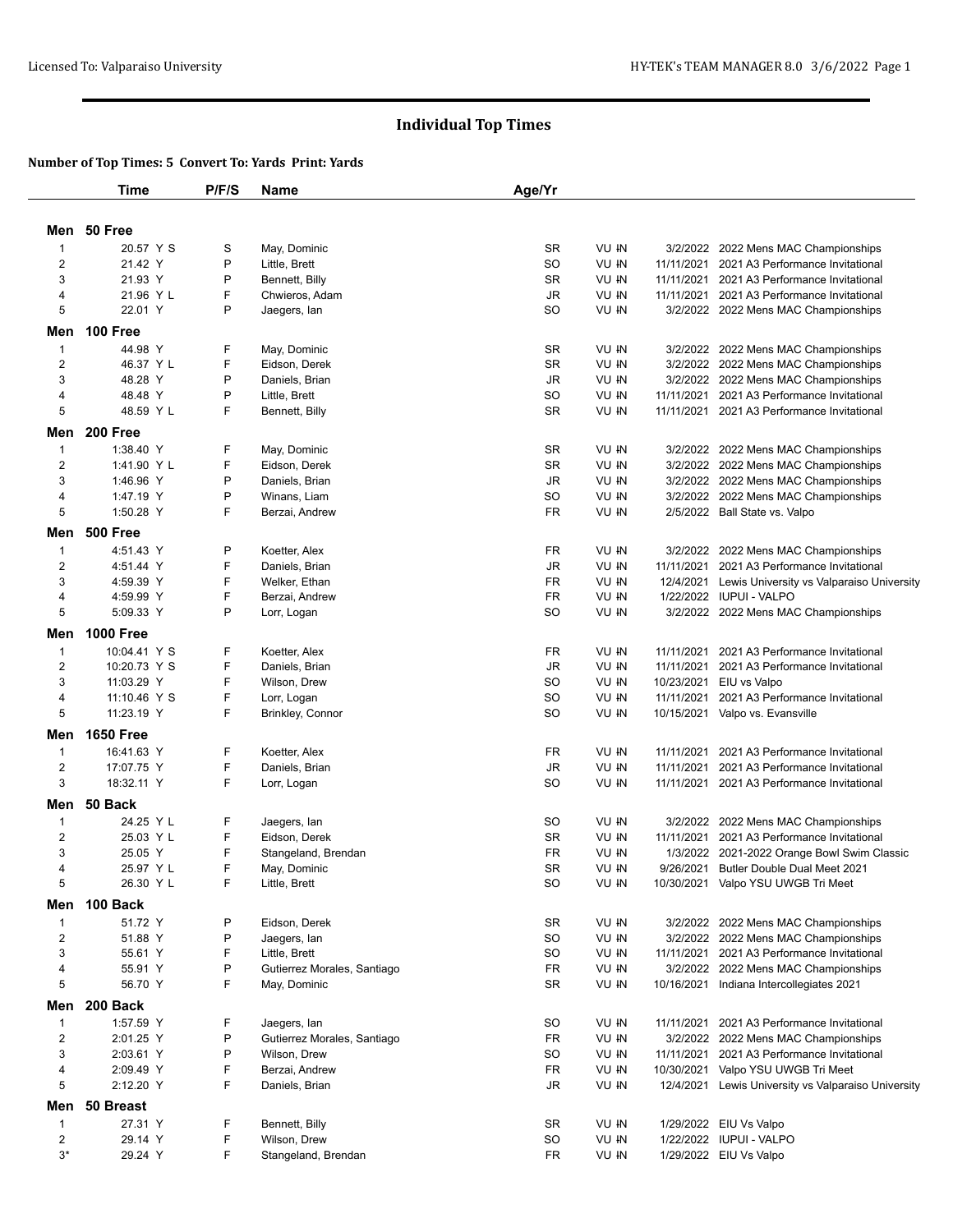# **Individual Top Times**

### **Number of Top Times: 5 Convert To: Yards Print: Yards**

|                         | <b>Time</b>    | P/F/S | <b>Name</b>         | Age/Yr    |       |            |                                             |
|-------------------------|----------------|-------|---------------------|-----------|-------|------------|---------------------------------------------|
| $3^*$                   | 29.24 Y        | F     | Renner, Rick        | SR        | VU IN |            | 1/22/2022 IUPUI - VALPO                     |
| 5                       | 32.10 Y        | F     | Daniels, Brian      | JR        | VU IN |            | 1/3/2022 2021-2022 Orange Bowl Swim Classic |
|                         |                |       |                     |           |       |            |                                             |
| Men                     | 100 Breast     |       |                     |           |       |            |                                             |
| 1                       | 56.20 Y        | F     | Bennett, Billy      | SR        | VU IN |            | 3/2/2022 2022 Mens MAC Championships        |
| $\overline{\mathbf{c}}$ | 58.26 Y S      | Τ     | Welker, Ethan       | FR        | VU IN |            | 3/2/2022 2022 Mens MAC Championships        |
| 3                       | 59.44 Y        | Ρ     | Berzai, Andrew      | FR        | VU IN |            | 3/2/2022 2022 Mens MAC Championships        |
| 4                       | 59.70 Y        | F     | Nichols, Aidan      | SO        | VU IN |            | 11/11/2021 2021 A3 Performance Invitational |
| 5                       | 1:01.11 Y S    | Τ     | Stangeland, Brendan | FR        | VU IN |            | 3/2/2022 2022 Mens MAC Championships        |
| Men                     | 200 Breast     |       |                     |           |       |            |                                             |
| 1                       | 2:04.98 Y      | P     | Bennett, Billy      | SR        | VU IN |            | 3/2/2022 2022 Mens MAC Championships        |
| $\overline{c}$          | 2:06.16 Y      | F     | Berzai, Andrew      | FR        | VU IN |            | 3/2/2022 2022 Mens MAC Championships        |
| 3                       | 2:14.94 Y      | P     | Stangeland, Brendan | FR        | VU IN |            | 3/2/2022 2022 Mens MAC Championships        |
| 4                       | 2:15.16 Y      | Ρ     | Renner, Rick        | SR        | VU IN |            | 11/11/2021 2021 A3 Performance Invitational |
| 5                       | x2:15.74 Y     | P     | Koetter, Alex       | FR        | VU IN |            | 11/11/2021 2021 A3 Performance Invitational |
| Men                     | <b>50 Fly</b>  |       |                     |           |       |            |                                             |
| $\mathbf{1}$            | 23.89 Y        | F     | Eidson, Derek       | SR        | VU IN |            | 1/29/2022 EIU Vs Valpo                      |
| $\overline{c}$          | 25.26 Y        | F     | Welker, Ethan       | FR        | VU IN |            | 1/22/2022 IUPUI - VALPO                     |
| 3                       | 25.39 Y        | F     | Burgess, Keenan     | SR        | VU IN |            | 1/29/2022 EIU Vs Valpo                      |
| 4                       | 25.92 Y        | F     | Berzai, Andrew      | FR        | VU IN |            | 1/3/2022 2021-2022 Orange Bowl Swim Classic |
| 5                       | 25.98 Y        | F     | Renner, Rick        | SR        | VU IN |            | 1/22/2022 IUPUI - VALPO                     |
| Men                     | <b>100 Fly</b> |       |                     |           |       |            |                                             |
| 1                       | 50.31 Y        | Ρ     | Eidson, Derek       | SR        | VU IN |            | 3/2/2022 2022 Mens MAC Championships        |
| $\overline{2}$          | 52.53 Y S      | Τ     | Berzai, Andrew      | FR        | VU IN |            | 3/2/2022 2022 Mens MAC Championships        |
| 3                       | 53.81 Y        | P     | Burgess, Keenan     | SR        | VU IN |            | 3/2/2022 2022 Mens MAC Championships        |
| 4                       | x53.83 Y       | Ρ     | Welker, Ethan       | FR        | VU IN | 11/11/2021 | 2021 A3 Performance Invitational            |
| 5                       | 55.20 Y        | F     | Chwieros, Adam      | JR        | VU IN |            | 11/11/2021 2021 A3 Performance Invitational |
| Men                     | <b>200 Fly</b> |       |                     |           |       |            |                                             |
| 1                       | 1:54.39 Y      | Ρ     | Welker, Ethan       | FR        | VU IN |            | 3/2/2022 2022 Mens MAC Championships        |
| $\overline{\mathbf{c}}$ | x1:58.52 Y     | Ρ     | Berzai, Andrew      | FR        | VU IN |            | 11/11/2021 2021 A3 Performance Invitational |
| 3                       | 2:02.27 Y      | P     | Burgess, Keenan     | SR        | VU IN |            | 3/2/2022 2022 Mens MAC Championships        |
| 4                       | 2:09.69 Y      | F     | Koetter, Alex       | FR        | VU IN | 9/26/2021  | <b>Butler Double Dual Meet 2021</b>         |
| 5                       | 2:11.71 Y      | P     | Wilson, Drew        | SO        | VU IN | 11/11/2021 | 2021 A3 Performance Invitational            |
| Men                     | 100 IM         |       |                     |           |       |            |                                             |
| 1                       | 51.85 Y S      | т     | May, Dominic        | SR        | VU IN |            | 3/2/2022 2022 Mens MAC Championships        |
| $\overline{\mathbf{c}}$ | 51.92 Y S      | Τ     | Bennett, Billy      | SR        | VU IN |            | 3/2/2022 2022 Mens MAC Championships        |
| 3                       | 52.71 Y S      | T     | Eidson, Derek       | <b>SR</b> | VU IN |            | 3/2/2022 2022 Mens MAC Championships        |
| 4                       | 56.05 Y S      | Τ     | Jaegers, lan        | SO        | VU IN | 11/11/2021 | 2021 A3 Performance Invitational            |
| 5                       | 56.87 Y S      | T     | Nichols, Aidan      | SO        | VU IN |            | 11/11/2021 2021 A3 Performance Invitational |
| Men                     | 200 IM         |       |                     |           |       |            |                                             |
| 1                       | 1:55.04 Y      | Ρ     | Berzai, Andrew      | FR        | VU IN |            | 3/2/2022 2022 Mens MAC Championships        |
| $\overline{\mathbf{c}}$ | 1:56.02 Y      | F     | Eidson, Derek       | SR        | VU IN |            | 11/11/2021 2021 A3 Performance Invitational |
| 3                       | 1:56.22 Y      | Ρ     | Welker, Ethan       | FR        | VU IN |            | 3/2/2022 2022 Mens MAC Championships        |
| 4                       | 2:01.43 Y      | P     | Wilson, Drew        | SO        | VU IN |            | 3/2/2022 2022 Mens MAC Championships        |
| 5                       | 2:02.51 Y      | Ρ     | Burgess, Keenan     | SR        | VU IN |            | 3/2/2022 2022 Mens MAC Championships        |
| Men                     | 400 IM         |       |                     |           |       |            |                                             |
| $\mathbf{1}$            | 4:00.78 Y      | F     | Berzai, Andrew      | <b>FR</b> | VU IN |            | 3/2/2022 2022 Mens MAC Championships        |
| $\overline{\mathbf{c}}$ | 4:06.27 Y      | F     | Welker, Ethan       | FR        | VU IN |            | 3/2/2022 2022 Mens MAC Championships        |
| 3                       | 4:16.72 Y      | P     | Koetter, Alex       | FR        | VU IN |            | 3/2/2022 2022 Mens MAC Championships        |
| 4                       | 4:27.13 Y      | P     | Burgess, Keenan     | SR        | VU IN |            | 11/11/2021 2021 A3 Performance Invitational |
| 5                       | 4:27.43 Y      | P     | Wilson, Drew        | SO        | VU IN |            | 3/2/2022 2022 Mens MAC Championships        |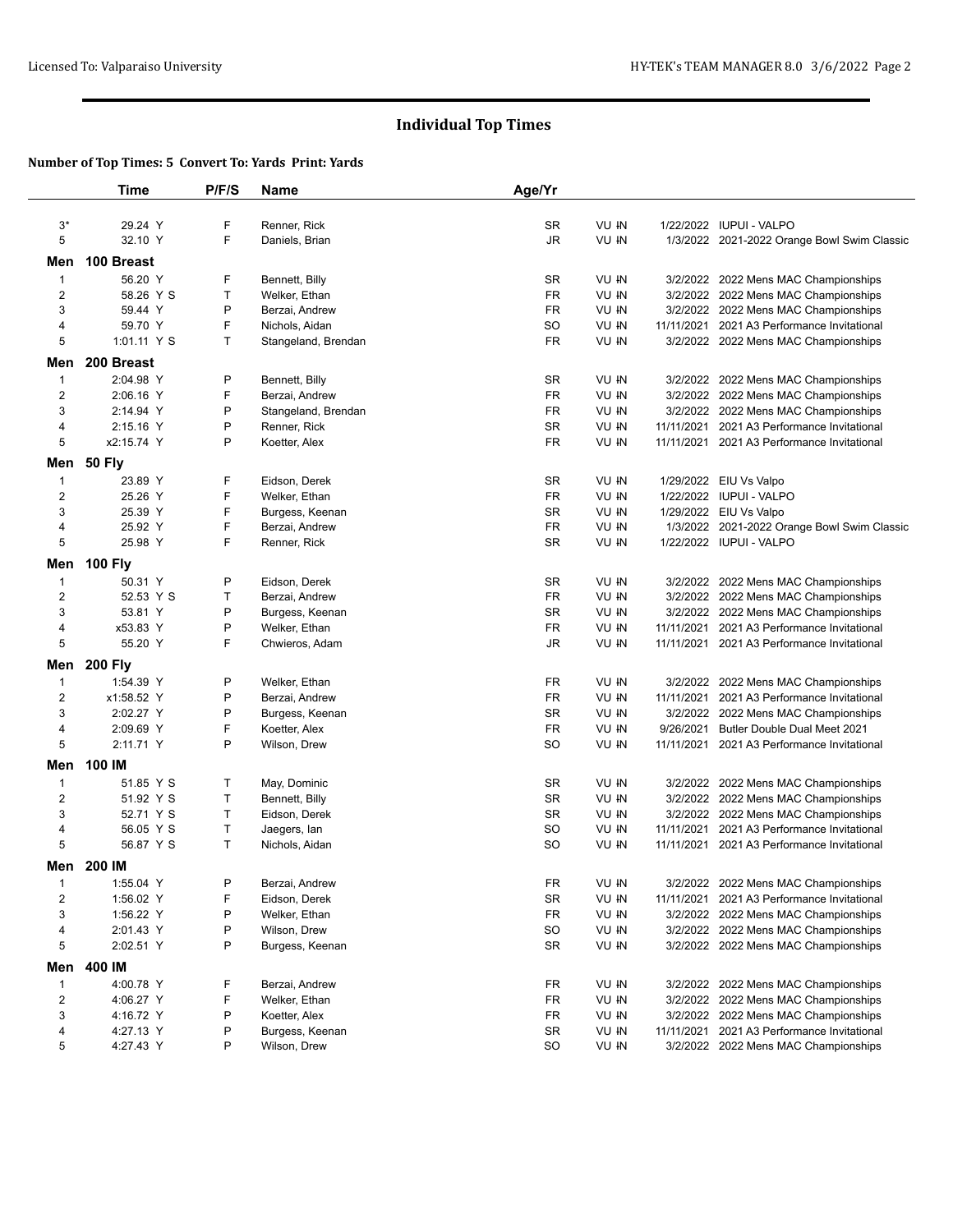## **Relay Top Times**

### **Number of Top Times: 5 Convert To: Yards Print: Yards**

| Time | $P/F/S$ Relay |  |
|------|---------------|--|
|------|---------------|--|

# **Men 200 Free Relay**<br>1 1:23.39 Y

| 1 | 1:23.39 Y                        | F                       | A Relay        | VU-IN                           | 3/2/2022                                | 2022 Mens MAC Championships                                     |                            |
|---|----------------------------------|-------------------------|----------------|---------------------------------|-----------------------------------------|-----------------------------------------------------------------|----------------------------|
| 2 | Dominic May (SR)<br>1:23.81 Y    | F                       | A Relay        | Ian J. Jaegers (SO)<br>VU -IN   | <b>Billy Bennett (SR)</b><br>11/11/2021 | 2021 A3 Performance Invitational                                | Derek Eidson (SR)          |
| 3 | 1:26.80 Y                        | Adam Chwieros (JR)<br>F | A Relay        | Brett G. Little (SO)<br>VU -IN  | 10/23/2021                              | Billy Bennett (SR)<br>EIU vs Valpo                              | Dominic May (SR)           |
| 4 | Derek Eidson (SR)<br>1:27.74 Y   | F.                      | A Relay        | Brett G. Little (SO)<br>VU -IN  | 10/16/2021                              | Adam Chwieros (JR)<br>Indiana Intercollegiates 2021             | Dominic May (SR)           |
| 5 | Derek Eidson (SR)<br>1:27.98 Y   | F                       | A Relay        | Adam Chwieros (JR)<br>VU -IN    | 1/29/2022                               | Brett G. Little (SO)<br>EIU Vs Valpo                            | Dominic May (SR)           |
|   | Derek Eidson (SR)                |                         |                | Billy Bennett (SR)              |                                         | Santiago *. Gutierrez Morales (FR)                              | Dominic May (SR)           |
|   | Men 200 Medley Relay             |                         |                |                                 |                                         |                                                                 |                            |
| 1 | 1:31.01 Y                        | F                       | A Relay        | VU-IN                           | 3/2/2022                                | 2022 Mens MAC Championships                                     |                            |
| 2 | Ian J. Jaegers (SO)<br>1:34.35 Y | F                       | A Relay        | Billy Bennett (SR)<br>VU-IN     | 11/11/2021                              | Derek Eidson (SR)<br>2021 A3 Performance Invitational           | Dominic May (SR)           |
| 3 | Derek Eidson (SR)<br>1:36.20 Y   | F                       | <b>B</b> Relay | Billy Bennett (SR)<br>VU-IN     | 11/11/2021                              | Ethan S. Welker (FR)<br>2021 A3 Performance Invitational        | Dominic May (SR)           |
| 4 | Ian J. Jaegers (SO)<br>1:37.41 Y | F                       | A Relay        | Aidan J. Nichols (SO)<br>VU -IN | 1/29/2022                               | Andrew J. Berzai (FR)<br>EIU Vs Valpo                           | Brett G. Little (SO)       |
| 5 | Ian J. Jaegers (SO)<br>1:37.77 Y | F.                      | A Relay        | Billy Bennett (SR)<br>VU-IN     | 10/23/2021                              | Derek Eidson (SR)<br>EIU vs Valpo                               | Dominic May (SR)           |
|   | Derek Eidson (SR)                |                         |                | Billy Bennett (SR)              |                                         | Ethan S. Welker (FR)                                            | Brett G. Little (SO)       |
|   | Men 400 Free Relay               |                         |                |                                 |                                         |                                                                 |                            |
| 1 | 3:06.02 Y                        | F                       | A Relay        | VU -IN                          | 11/11/2021                              | 2021 A3 Performance Invitational                                |                            |
| 2 | Billy Bennett (SR)<br>3:12.02 Y  | F                       | A Relay        | Brett G. Little (SO)<br>VU -IN  | 3/2/2022                                | Derek Eidson (SR)<br>2022 Mens MAC Championships                | Dominic May (SR)           |
| 3 | Derek Eidson (SR)<br>3:14.11 Y   | F                       | A Relay        | Andrew J. Berzai (FR)<br>VU -IN | 10/30/2021                              | Brian Daniels (JR)<br>Valpo YSU UWGB Tri Meet                   | Liam R. Winans (SO)        |
| 4 | Derek Eidson (SR)<br>3:15.90 Y   | F                       | A Relay        | Brett G. Little (SO)<br>VU-IN   | 12/4/2021                               | Adam Chwieros (JR)<br>Lewis University vs Valparaiso University | Dominic May (SR)           |
| 5 | Derek Eidson (SR)<br>3:19.36 Y   | F                       | <b>B</b> Relay | Billy Bennett (SR)<br>VU -IN    | Ian J. Jaegers (SO)<br>11/11/2021       | 2021 A3 Performance Invitational                                | Dominic May (SR)           |
|   | Brian Daniels (JR)               |                         |                | Adam Chwieros (JR)              | Rick Renner (SR)                        |                                                                 | Brendan Z. Stangeland (FR) |
|   | Men 400 Medley Relay             |                         |                |                                 |                                         |                                                                 |                            |
| 1 | 3:23.30 Y                        | F                       | A Relay        | VU-IN                           | 3/2/2022                                | 2022 Mens MAC Championships                                     |                            |
| 2 | Ian J. Jaegers (SO)<br>3:26.98 Y | F                       | A Relay        | Billy Bennett (SR)<br>VU -IN    | 11/11/2021                              | Derek Eidson (SR)<br>2021 A3 Performance Invitational           | Dominic May (SR)           |
| 3 | Derek Eidson (SR)<br>3:36.55 Y   | F                       | <b>B</b> Relay | Billy Bennett (SR)<br>VU -IN    | 11/11/2021                              | Ethan S. Welker (FR)<br>2021 A3 Performance Invitational        | Dominic May (SR)           |
| 4 | Ian J. Jaegers (SO)<br>3:38.32 Y | F                       | A Relay        | Aidan J. Nichols (SO)<br>VU-IN  | 1/14/2022                               | Keenan Burgess (SR)<br>UIC vs Valpo                             | Adam Chwieros (JR)         |
| 5 | Ian J. Jaegers (SO)<br>3:38.73 Y | F.                      | A Relay        | Billy Bennett (SR)<br>VU-IN     | 10/15/2021                              | Derek Eidson (SR)<br>Valpo vs. Evansville                       | Dominic May (SR)           |
|   | Derek Eidson (SR)                |                         |                | Billy Bennett (SR)              |                                         | Ethan S. Welker (FR)                                            | Dominic May (SR)           |
|   | Men 800 Free Relay               |                         |                |                                 |                                         |                                                                 |                            |
| 1 | 6:51.07 Y                        | F                       | A Relay        | VU-IN                           | 3/2/2022                                | 2022 Mens MAC Championships                                     |                            |
| 2 | Derek Eidson (SR)<br>7:08.02 Y   | F                       | A Relay        | Dominic May (SR)<br>VU -IN      | Ian J. Jaegers (SO)<br>11/11/2021       | 2021 A3 Performance Invitational                                | Brian Daniels (JR)         |
| 3 | Derek Eidson (SR)<br>7:25.93 Y   | F                       | <b>B</b> Relay | Ethan S. Welker (FR)<br>VU -IN  | Ian J. Jaegers (SO)<br>11/11/2021       | 2021 A3 Performance Invitational                                | Brian Daniels (JR)         |

Adam Chwieros (JR) Alex Koetter (FR) Andrew J. Berzai (FR) Logan A. Lorr (SO)